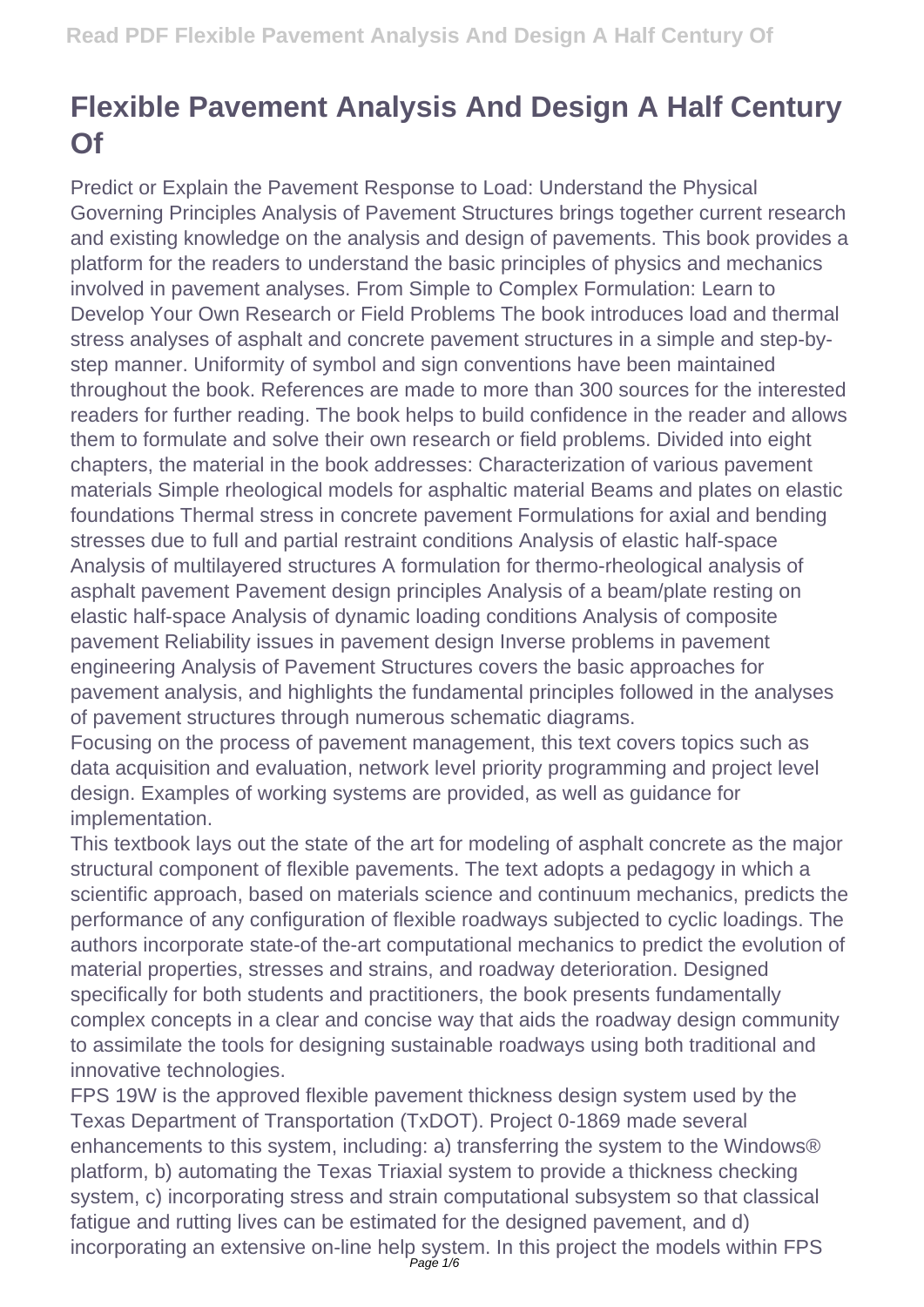19W were further calibrated. New approaches were also incorporated for handling designs on pavements with very thick flexible bases.

This product is the Instructor Guide for the course on the new flexible pavement design and performance analysis system named the Texas Mechanistic-Empirical Flexible Pavement Design and Analysis System (TxME). The half-day course sought to help TxDOT pavement engineers to routinely design long-lasting yet economical flexible pavements by providing an advanced, in-depth, hands-on understanding of the TxME. In this paper, the 1986 AASHTO flexible pavement design equation for flexible pavement design was selected as a performance model and sensitivity analysis conducted for that model. There was two specific objectives: first, to evaluate the sensitivity of the 1986 AASHTO flexible pavement design to various pavement design factors (i.e., asphalt concrete modulus, layer thicknesses and traffic loads) and, second, to evaluate the effects of pavement design factors on performance of the pavement based on difference between Initial Serviceability Index and Terminal Serviceability Index. The researcher came to the following conclusions: 1 - Thickness of asphalt concrete layer and modulus of subgrade are the most important variables in pavement serviceability based on AASHTO 1986 flexible pavement model; 2 - With change in subgrade strength and construction factors such as thickness of pavement layers, the performance of pavement could be different in different locations, as some areas of pavements have cracks and other distress and some other are as with enough strength; 3 - The sensitivity analysis for change in serviceability could be used in Pavement Management System (PMS); 4 - More quality control should be applied for accuracy of the asphalt concrete thickness during construction; 5 - In the design of a flexible pavement, more attention should be considered in specifying the modulus of subgrade. For the covering abstract of this conference see IRRD number 872753. The purpose of this book is to provide a resource for students and researchers that includes current application of a multi-criteria, decision-making theory in various fields such as: environment, healthcare and engineering. In addition, practical application are shown for students manually. In real life problems there are many critical parameters (criteria) that can directly or indirectly affect the consequences of different decisions. Application of a multi-criteria, decision-making theory is basically the use of computational methods that incorporate several criteria and order of preference in evaluating and selecting the best option among many alternatives based on the desired outcome.

## Pavement Analysis and Design

Master the principles, analysis, and design in pavement engineering This studentfriendly textbook offers comprehensive coverage of pavement design and highways. Written by two seasoned civil engineering educators, the book contains precise explanations of traditional and computerized mechanistic design methods along with detailed examples of real-world pavement and highway projects. Pavement Design: Materials, Analysis, and Highways shows, step by step, how to apply the latest, software-based AASHTOWare Pavement Mechanistic-Empirical Design method. Each design topic is covered in separate, modular chapters, enabling you to tailor a course of study. Fundamentals of Engineering (FE) sample questions are also provided in each chapter. Coverage includes: Stress-strain in pavement Soils, aggregates, asphalt, and portland cement concrete Traffic analysis for pavement design Distresses and distress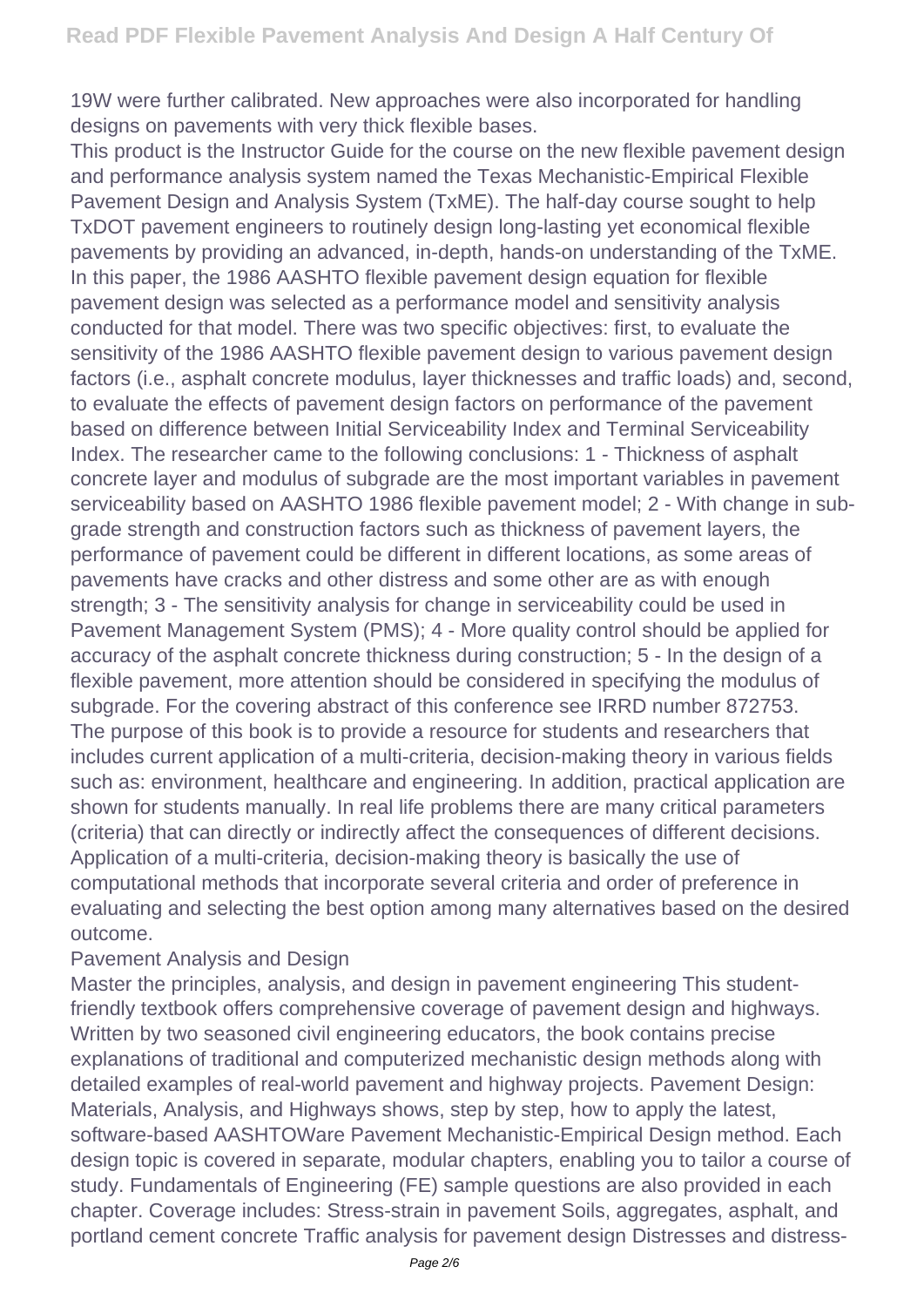prediction models in flexible and rigid pavement Flexible and rigid pavement design by AASHTO 1993 and AASHTOWare Overlay and drainage design Sustainable and rehabilitation pavement design, pavement management, and recycling Geometric design of highways

FPS 19 is the latest version of the flexible pavement design system developed by the Texas Transportation Institute for TxDOT. This version uses backcalculated elastic moduli of the pavement layer materials in the pavement design process. The MODULUS 5.1 backcalculation procedure generates the input layer moduli. The WESLEA linear elastic computer program, embedded within FPS 19, computes pavement responses. The design equation used is the same as used in FPS 11 and documented in TTI Report 32-11. The main design parameter is the Surface Curvature Index computed at the midpoint of a set of dual tires loaded to 40 Kn (9,000 lbs). FPS 19 is microcomputer-based and compatible with MS-DOS Windows 95 and Windows NT when running under the DOS window. TxDOT is implementing the FPS 19 computer program statewide as part of its new flexible pavement design system. Presents a complete coverage of all aspects of the theory and practice of pavement design including the latest concepts.

This study utilized Illinois DOT (IDOT) mechanistic-empirical (M-E) technology and Mn/ROAD mainline pavement section data and information to verify/refine/modify IDOT M-E analysis and design concepts and procedures for full-depth asphalt concrete (FDAC) and conventional flexible pavements (CFP). The Mn/ROAD mainline flexible pavements include eleven CFP and three FDAC pavement sections. Four different granular materials were used in the conventional flexible pavements. A fine-grained soil subgrade (R-value of about 12) is present throughout the mainline. Laboratory material testing results, field distress measurements, and FWD test data were used to study pavement deflection response and performance (rutting and asphalt concrete fatigue). The study demonstrated that the IDOT M-E analysis and design procedures for FDAC and CFP sections are adequate. The ILLI-PA VE structural model adequately predicts the pavement responses. The use of bi-linear (arithmetic) subgrade model and the "theta" granular material model ILLI-PA VE inputs closely replicate CFP field FWD deflection responses. The effect of granular material quality on CFP deflection response is very limited. The ILLI-PAVE FWD backcalculation algorithms are adequate for estimating the moduli of asphalt concrete and sub grade soils.

For one/two-semester, undergraduate/graduate courses in Pavement Design. This upto-date text covers both theoretical and practical aspects of pavement analysis and design. It includes some of the latest developments in the field, and some very useful computer software-developed by the author-with detailed instructions.

This text/software package explores the structural analysis and design of highway pavements - focusing on the mechanistic-empirical design procedures rather than the purely empirical methods. \*presents the theory of pavement design and reviews the methods developed by several organizations, such as the AASHTO, the AI, and the PCA. \*includes the KENLAYER program for flexible pavements - applicable to a multilayered system under stationary or moving multiple wheel loads with each layer being either linear elastic, nonlinear elastic, or viscoelastic. \*contains the KENSLABS program for rigid pavements - applicable to multiple slabs fully or partially supported on a liquid, solid, or layered foundation with moment or shear transfer across the joints.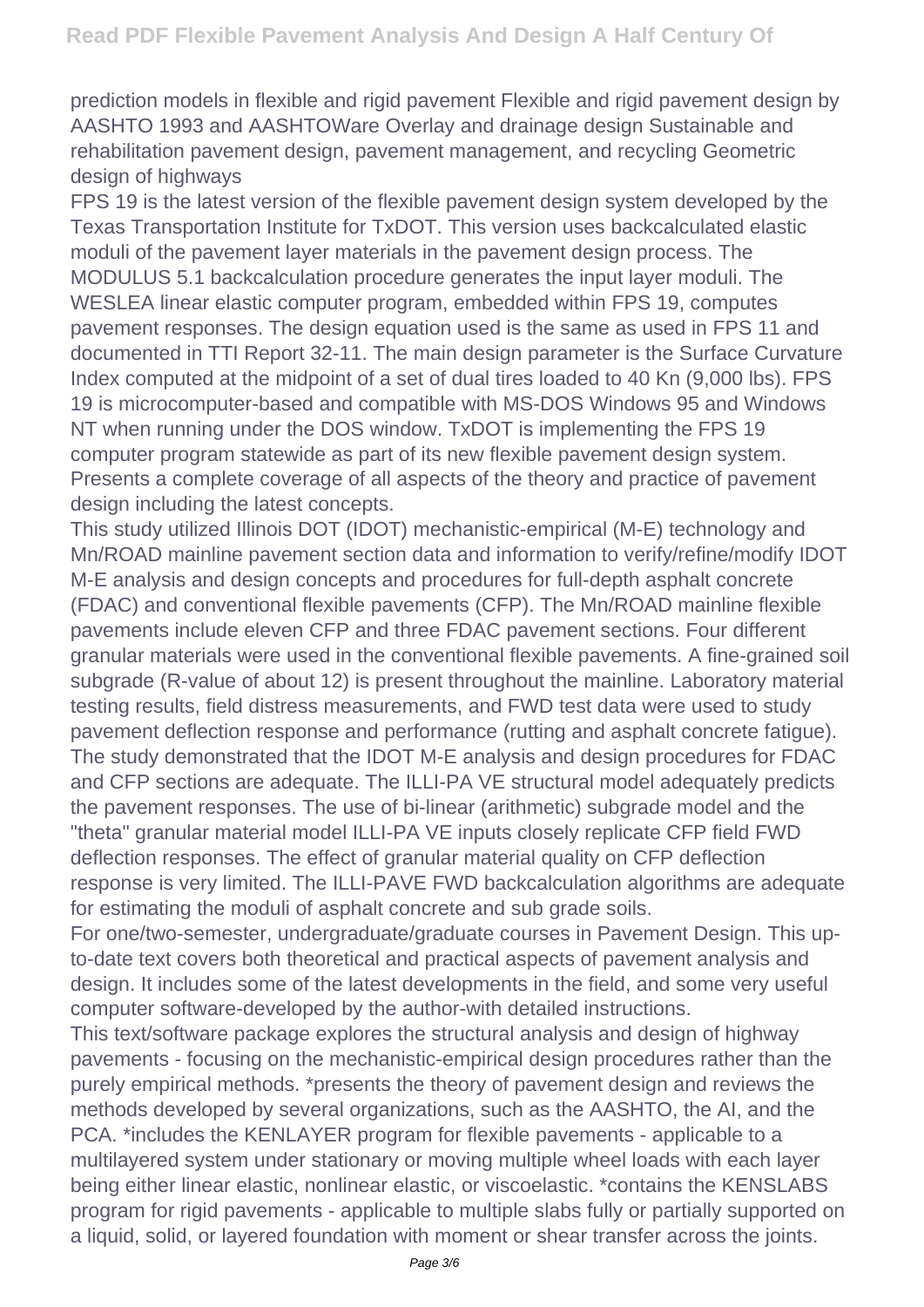\*presents most of the advanced theory and detailed information in appendices. \*features a large number of examples and line drawings.

Yhteenveto. - Summary.

Functional Pavement Design is a collections of 186 papers from 27 different countries, which were presented at the 4th Chinese-European Workshops (CEW) on Functional Pavement Design (Delft, the Netherlands, 29 June-1 July 2016). The focus of the CEW series is on field tests, laboratory test methods and advanced analysis techniques, and cover analysis, material development and production, experimental characterization, design and construction of pavements. The main areas covered by the book include: - Flexible pavements - Pavement and bitumen - Pavement performance and LCCA - Pavement structures - Pavements and environment - Pavements and innovation - Rigid pavements - Safety - Traffic engineering Functional Pavement Design is for contributing to the establishment of a new generation of pavement design methodologies in which rational mechanics principles, advanced constitutive models and advanced material characterization techniques shall constitute the backbone of the design process. The book will be much of interest to professionals and academics in pavement engineering and related disciplines.

Pavement Design And Paving Material Selection are important for efficient, cost effective, durable, and safe transportation infrastructure Paving Materials and Pavement Analysis contains 73 papers examining bound and unbound material characterization, modeling, and performance of highway and airfield pavements. The papers in this publication were presented during the GeoShanghal 2010 International Conference held in Shanghai, China, June 3-5, 2010.

"This manual outlines a procedure for the analysis and design of flexible pav~ts. The analytic techniques upon which this procedure 1S based have been assembled from sound fundamental principles, evaluations of laboratory data, and field studies. The concepts used have been formulated in State Highway Planning and Research, National Cooperative Highway Research Program, Administrntive Contract, and FHWA staff studies. The overall framework was developed and programmed at the Massachusetts Institute of Technology under FHWA contract (2). A modification of the MIT program (VESYS 11M) is now available for implementation by highway departments and other agencies cooperating with the FHWA in applying the mechanistic predictive procedures to the structural analysis and design of pavement systems. Work on the manual was initiated by the Pavement Systems Group of the Office of Research and Development for the purpose of organizing, systematizing, and publishing the design procedure. It will assist the pavement designer in analyzing the structural integrity of flexible pavement systems. Work was accomplished under project SC, "New Methodology for Flexible Pavement Design," under the direction of William J. Kenis. FHWA staff who contributed to this effort include Dr. T.F. McMahon, Mr. George Tiller, Mr. James Sherwood, Mr. Loren Staunton, and Mr. Brian Brademeyer. Typing of the manual was done by the FHWA Word processing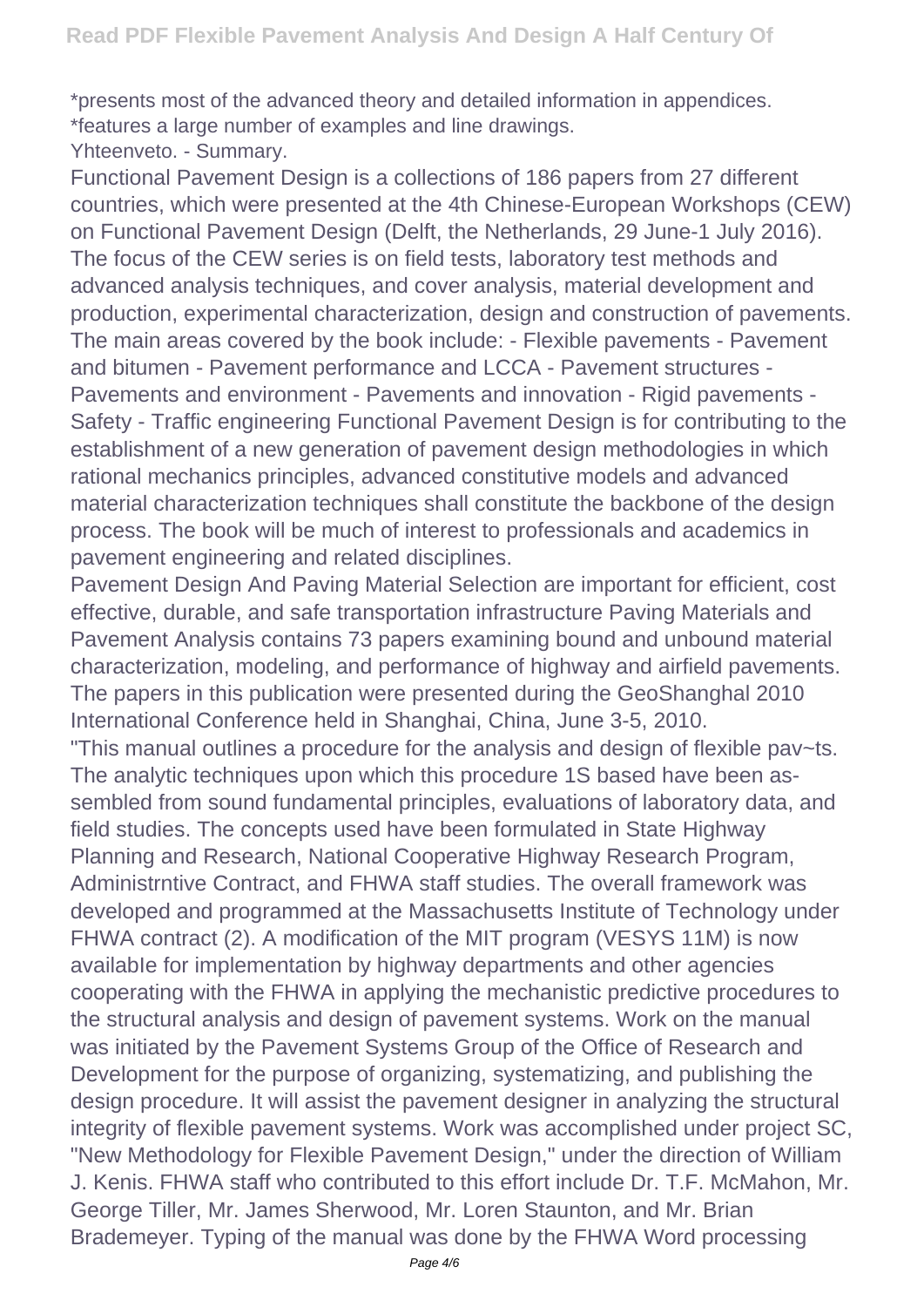Center, and Mrs. Fredericka Smith. The predictive design procedure is adaptable to an overall highway management system. Such a system will be capable of predicting pavement distress and maintenance requirements. The optimum design and maintenance strategy alternative will be identified through an evaluation of total pavement cost."

"The new mechanistic-empirical pavement design guide (MEPDG), based on the National Cooperative Highway Research Program (NCHRP) study 1-37A, replaces the widely used but more empirical 1993 AASHTO Guide for Design of Pavement Structures. The MEPDG adopted a mechanistic-empirical pavement analysis and design procedure by using material properties, traffic and climate data for local conditions as input. Among material properties, resilient modulus (Mr) of underlying soil and aggregate layers is one of the most important parameters for the analysis and design of flexible pavements. Also, dynamic modulus (E\*) of the asphalt mixes and rheological properties of asphalt binders are needed to predict pavement distresses for its design life. To this end, Mr data of 712 samples from five unbound subgrade soils, 139 samples from four stabilized subgrade soils, and 105 samples from two aggregates in Oklahoma were evaluated to develop stress-based models. Among selected models for unbound subgrade soils, the universal model outperformed other stress-based models. For stabilized soils and aggregates, the octahedral model, recommended by the MEPDG, performed better than the other models. Also, reasonably good correlations were established to predict Mr values of these materials by using routine material properties (i.e., gradation, index properties). Furthermore, MEPDG input parameters of three performance grade (PG) binders, collected from three different refineries in Oklahoma, were determined as per Superpave(R) test methods. It was observed that the rheological properties (i.e., viscosity, dynamic shear modulus (G\*)) of the same PG grade binders varied significantly based on their sources. The present study is expected to provide ODOT with useful data and correlations that can be used to calibrate the MEPDG for local materials and conditions."--Technical report documentation page

Papers presented at the 1995 TRB Annual Meeting.

A comprehensive, state-of-the-art guide to pavement design and materials With innovations ranging from the advent of SuperpaveTM, the data generated by the Long Term Pavement Performance (LTPP) project, to the recent release of the Mechanistic-Empirical pavement design guide developed under NCHRP Study 1-37A, the field of pavement engineering is experiencing significant development. Pavement Design and Materials is a practical reference for both students and practicing engineers that explores all the aspects of pavement engineering, including materials, analysis, design, evaluation, and economic analysis. Historically, numerous techniques have been applied by a multitude of jurisdictions dealing with roadway pavements. This book focuses on the bestestablished, currently applicable techniques available. Pavement Design and